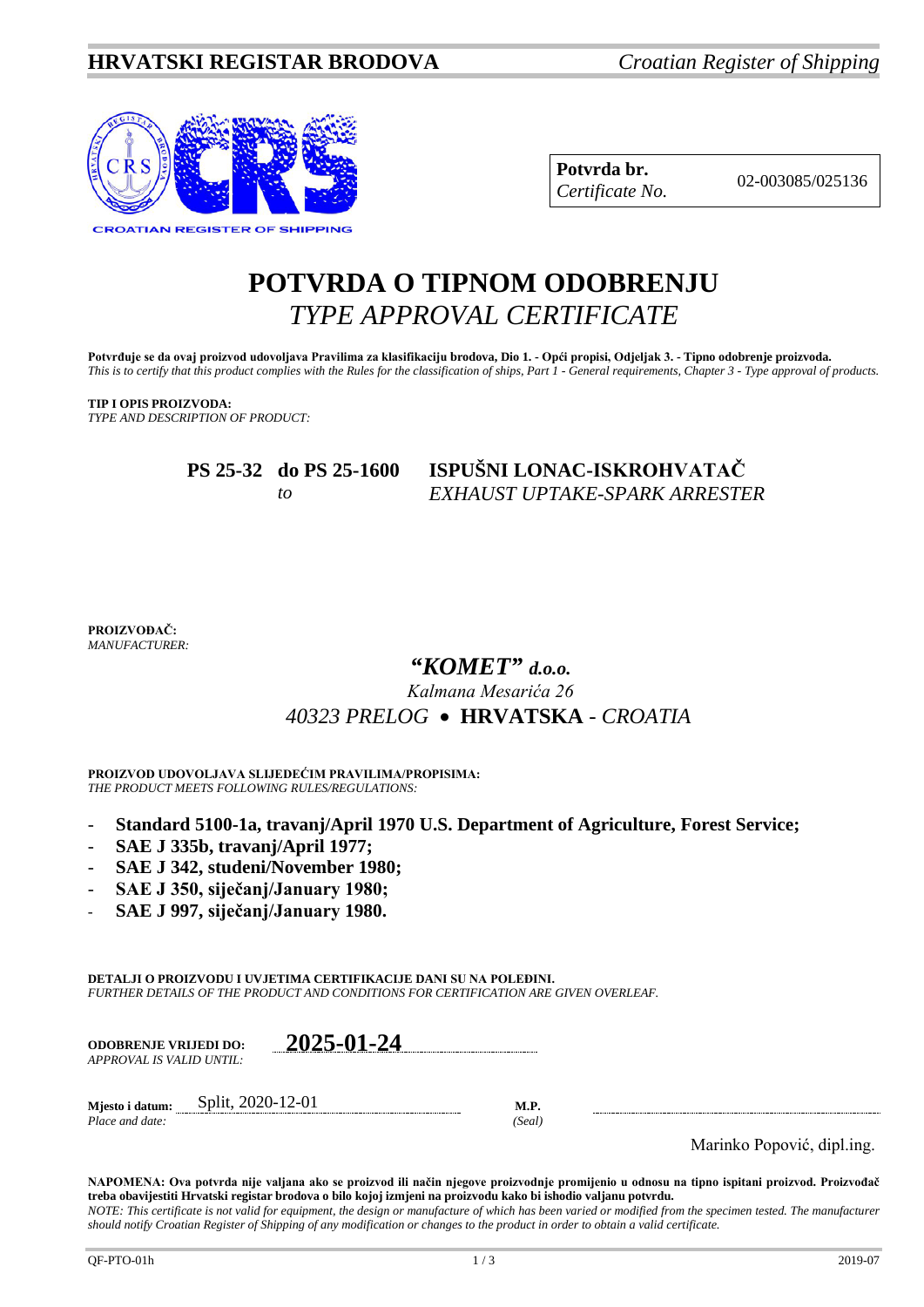

#### **PODROBNIJI OPIS PROIZVODA:** *DETAILED PRODUCT DESCRIPTION:*

**Iskrohvatač s prigušivačem zvuka radi na principu centrifugalnog izdvajanja čestica.** 

*Spark arrester with silencer works on principle of centrifugal particle separation.*

**PODRUČJE PRIMJENE / POSEBNI GRANIČNI UVJETI:** *APPLICATION / LIMITATIONS:*

- **Ispušni lonac-iskrohvatač namijenjen je za ugradnju na porivne i pomoćne motore s unutrašnjim izgaranjem kao i za kotlove ložene tekućim gorivom**.
- *The Exhaust Uptake-Spark Arrester has been designed for exhaust gas pipes of propulsion and auxiliary internal combustion engines and for boilers heated with fuel oil.*
- **Pad tlaka ispušnih plinova** ∆**p(Pa) u zavisnosti od brzine na ulazu u ispušni lonac-iskrohvatač w(m/s) i temperature ispušnih plinova Tp ( K) iznosi:**
- *Pressure drop of exhaust gas* ∆*p(Pa) in dependence of the velocity on inlet of the Exhaust Uptake-Spark Arrester w(m/s) and the temperature of the exhaust gas Tp (K) is:*

$$
\Delta p = \frac{w^2}{T_p} \left( 0.2276w^2 - 19.42w + 734.8 \right)
$$

- **Postotak izdvajanja i zadržavanja čestica ugljika iz ispušnih plinova udovoljava traženju:**
	- **- SAE J 342 studeni 1980;**
	- **- Standarda 5100-1a, travanj 1970, U.S. Department of Agriculture, Forest Service, te u području optimalne brzine na ulazu u ispušni lonac-iskrohvatač w= 31 m/s iznosi µiopt= 98,7% s poljem tolerancije +1%, - 2%.**
	- **- Ispušni lonac-iskrohvatač može biti ugrađen u horizontalnom položaju, vertikalnom položaju s tokom ispušnih plinova od donjeg kraja prema gore i u svakom položaju između horizontalnog i vertikalnog.**
- *- Carbon particle retention efficiency is in accordance with:*
	- *- SAE J 342 November 1980;*
	- *- Standard 5100-1a, April 1970, U.S. Department of Agriculture, Forest Service and in the range of optimum velocity on inlet of Exhaust Uptake-Spark Arrester w= 31 m/s is µiopt= 98,7% with tolerance +1%, - 2%.*
	- *- The Exhaust Uptake-Spark Arrester can be installed in exhaust pipe in horizontal position, in vertical position with exhaust gas stream from down side to up side and in all position from horizontal to vertical.*

#### **DOKUMENTACIJA ZA TIPNO ODOBRENJE:** *TYPE APPROVAL DOCUMENTATION:*

| Za               | Sastavnica | Za                | Sastavnica |
|------------------|------------|-------------------|------------|
| For              | Part list  | For               | Part list  |
| <b>PS 25-32</b>  | 11256      | <b>PS 25-550</b>  | 11271      |
| <b>PS 25-40</b>  | 11257      | <b>PS 25-600</b>  | 11272      |
| <b>PS 25-50</b>  | 11258      | <b>PS 25-650</b>  | 11273      |
| <b>PS 25-65</b>  | 11259      | <b>PS 25-700</b>  | 11274      |
| <b>PS 25-80</b>  | 11260      | <b>PS 25-750</b>  | 11275      |
| <b>PS 25-100</b> | 11261      | <b>PS 25-800</b>  | 11276      |
| <b>PS 25-125</b> | 11262      | <b>PS 25-850</b>  | 11277      |
| <b>PS 25-150</b> | 11263      | <b>PS 25-900</b>  | 11278      |
| <b>PS 25-175</b> | 11264      | <b>PS 25-950</b>  | 11279      |
| <b>PS 25-200</b> | 11255      | <b>PS 25-1000</b> | 11280      |
| <b>PS 25-250</b> | 11265      | <b>PS 25-1100</b> | 11281      |
| <b>PS 25-300</b> | 11266      | <b>PS 25-1200</b> | 11282      |
| <b>PS 25-350</b> | 11267      | <b>PS 25-1300</b> | 11283      |
| <b>PS 25-400</b> | 11268      | <b>PS 25-1400</b> | 11284      |
| PS 25-450        | 11269      | <b>PS 25-1500</b> | 11285      |
| <b>PS 25-500</b> | 11270      | <b>PS 25-1600</b> | 11286      |

### **Nacrt broj 11255**

*Drawing No 11255*